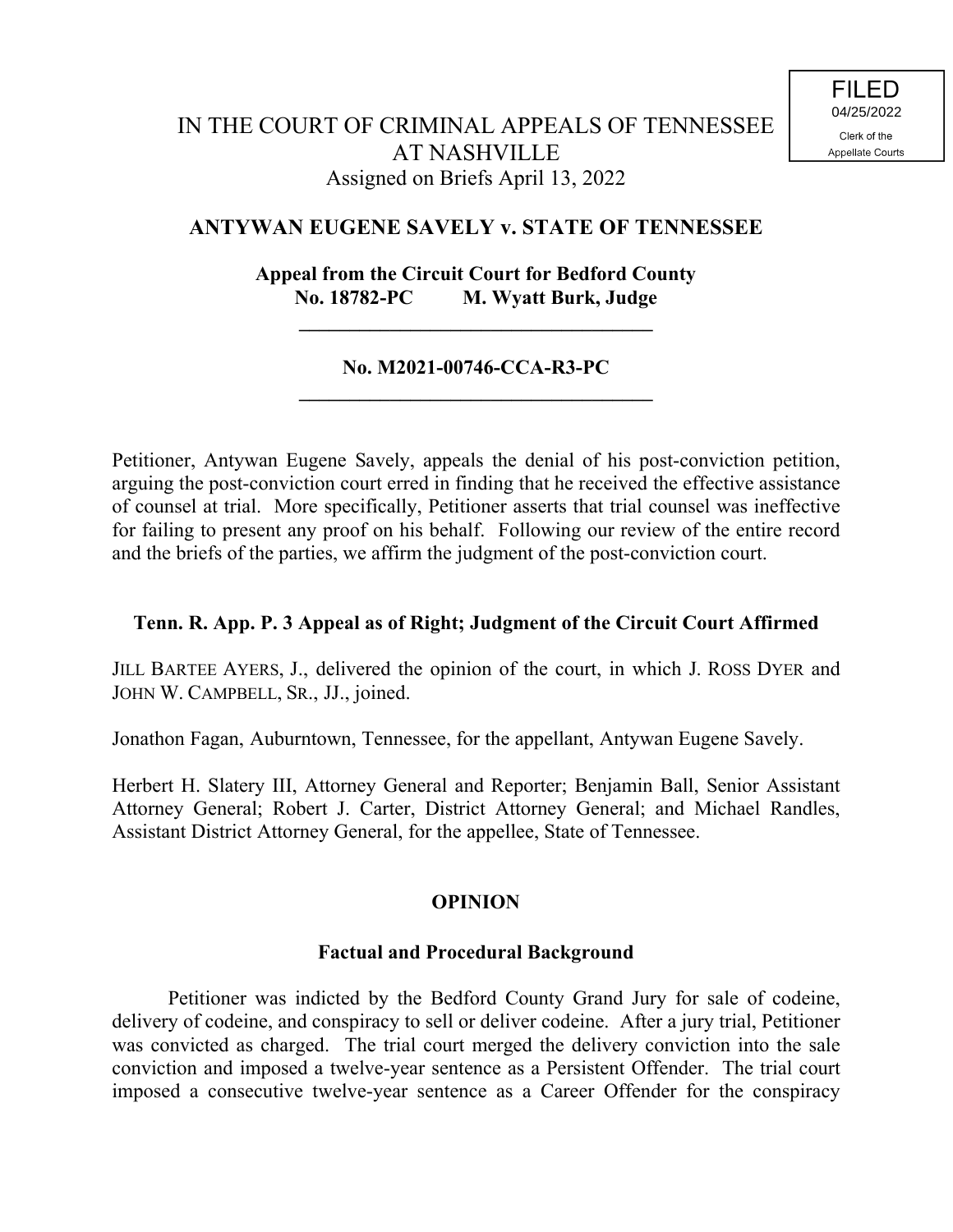conviction, for an effective sentence of twenty-four years in the Department of Correction. This court affirmed Petitioner's convictions and sentence on appeal. *State v. Antywan Eugene Savely*, No. M2019-00249-CCA-R3-CD, 2020 WL 3455532 (Tenn. Crim. App., June 25, 2020), *no perm. app. filed*. The facts of this case as summarized on direct appeal are as follows:

> Lieutenant Timothy Miller was the assistant director of the task force at the time of the incident in this case and, in that role, often worked with confidential informants. Brian Smith was one such informant, and Lieutenant Miller testified that Mr. Smith "did a really good job." Mr. Smith did not know the Defendant's name, only mentioning him by description, and he called the other man "Joe." Lieutenant Miller suspected that "Joe" was Joseph Perez, a known drug user. After the fact, Lieutenant Miller recalled having seen the Defendant many years earlier.

> Lieutenant Miller stated that on June 9, 2016, Mr. Smith contacted him with information that two individuals were looking to sell a bottle of morphine. Lieutenant Miller asked Mr. Smith to arrange a meeting with the individuals in which Lieutenant Miller would go undercover and pose as a prospective buyer. Mr. Smith arranged for them to meet in the parking lot of a liquor store and informed Lieutenant Miller that the individuals would be in a late 1990s model red SUV. Agent Shane George, another member of the drug task force, was to conduct surveillance of the drug buy.

> Lieutenant Miller parked his car at a nearby location and counted out \$160 in buy money, the serial numbers and denominations of the bills which he recorded, as well as outfitted himself with an audio recorder. He then walked to the liquor store and approached a vehicle matching the description he was given. He went up to the passenger's side and saw the Defendant sitting there, but the Defendant motioned for him to go around to the driver's side where Joseph Perez was sitting. Lieutenant Miller said that it was obvious the two men were anticipating his arrival. Lieutenant Miller walked around to the driver's side, and Mr. Perez opened the door. He saw the Defendant pass Mr. Perez a small bottle. Mr. Perez passed the bottle to Lieutenant Miller and said the price was \$150. Lieutenant Miller questioned the authenticity of the contents, and Mr. Perez said that Lieutenant Miller could sample the product. Lieutenant Miller declined to sample the product but agreed to the price. Lieutenant Miller handed Mr. Perez \$160, and Mr. Perez went to a nearby convenience store to get change.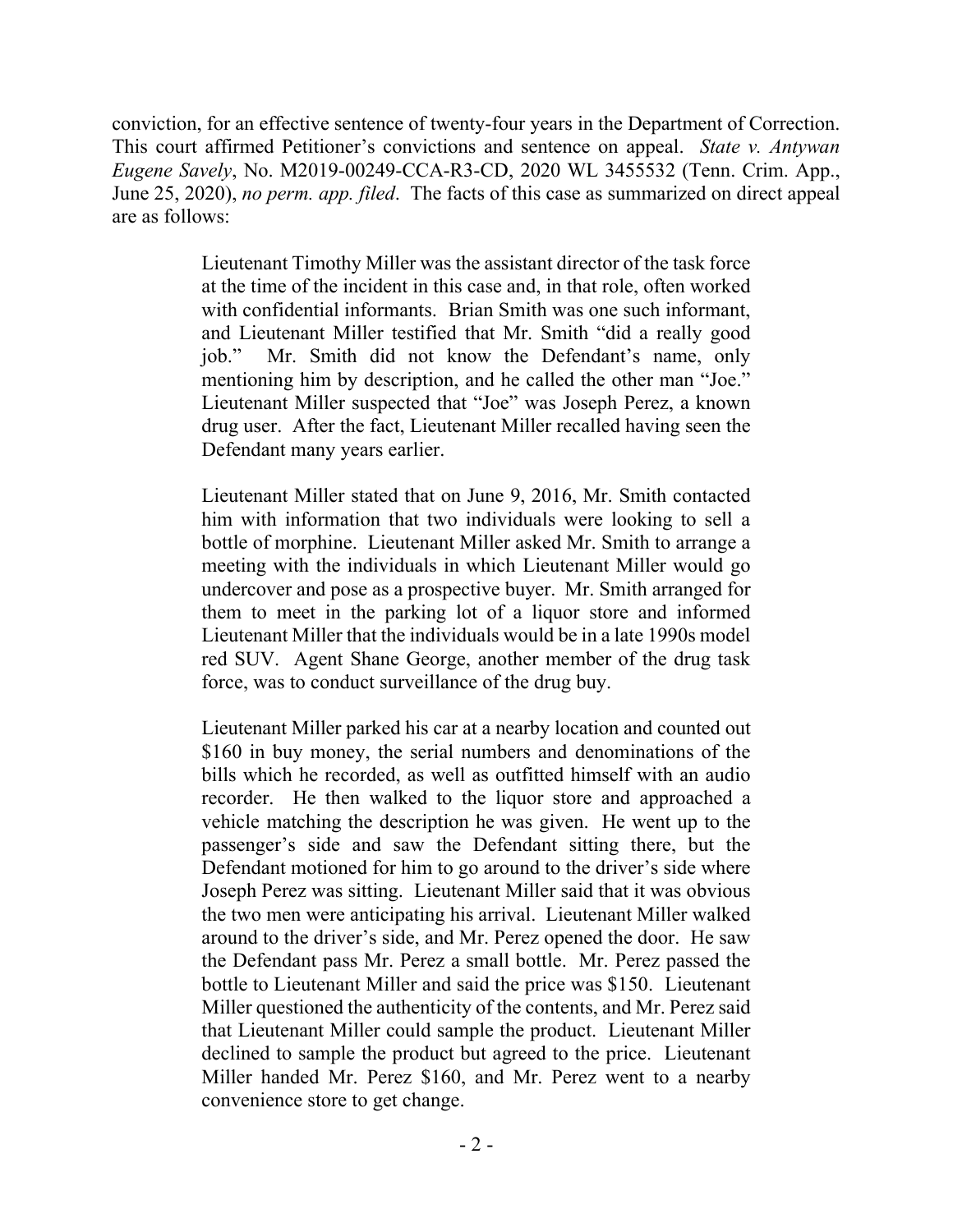Lieutenant Miller testified that while he waited on Mr. Perez, he sat down in the driver's seat and tried to engage the Defendant in small talk. However, the Defendant did not want to converse other than to ask Lieutenant Miller to lift his shirt. Lieutenant Miller noted that criminals often did this to make sure they were not being recorded. Rather than lifting up his shirt, Lieutenant Miller asked the Defendant to lift up his shirt in an effort to deflect the question and bide time until Mr. Perez returned. Mr. Perez returned with Lieutenant Miller's change, and Lieutenant Miller walked away and the two men drove off. Lieutenant Miller said that other officers immediately conducted a traffic stop of the red SUV, but the men were not arrested because Lieutenant Miller wanted to protect his informant.

Brian Smith, the confidential informant, testified that he knew Mr. Perez because they lived in the same apartment complex, and he had previously met the Defendant through Mr. Perez. On June 9, 2016, Mr. Perez contacted him about finding a willing buyer for a bottle of liquid morphine. Mr. Smith acknowledged that the Defendant was not involved in this conversation. Mr. Smith contacted Lieutenant Miller to see if he was interested. Thereafter, Mr. Smith went to Mr. Perez's apartment to discuss the arrangements, and Mr. Perez's girlfriend and the Defendant were also present. Mr. Smith noted that the Defendant could hear the discussion and never reacted in a way that indicated he was not involved in the impending drug deal. Mr. Smith told the men that the potential buyer was his uncle, and he watched as the pair left to meet Lieutenant Miller in a red SUV. At some point after the men left the apartment, Mr. Perez called Mr. Smith and asked him what his uncle looked like because he was having trouble finding him.

On cross-examination, Mr. Smith acknowledged that the Defendant never said anything about selling morphine during the meeting at Mr. Perez's apartment and that he had no phone conversations or texts with the Defendant about the deal. Mr. Smith admitted to having been in some trouble with the drug task force, which was why he worked as a confidential informant.

Agent Shane George testified that he surveilled the transaction from across the street and then subsequently conducted a traffic stop of the Defendant and Mr. Perez. He saw Lieutenant Miller approach a red SUV and then saw Mr. Perez get out of the vehicle and go into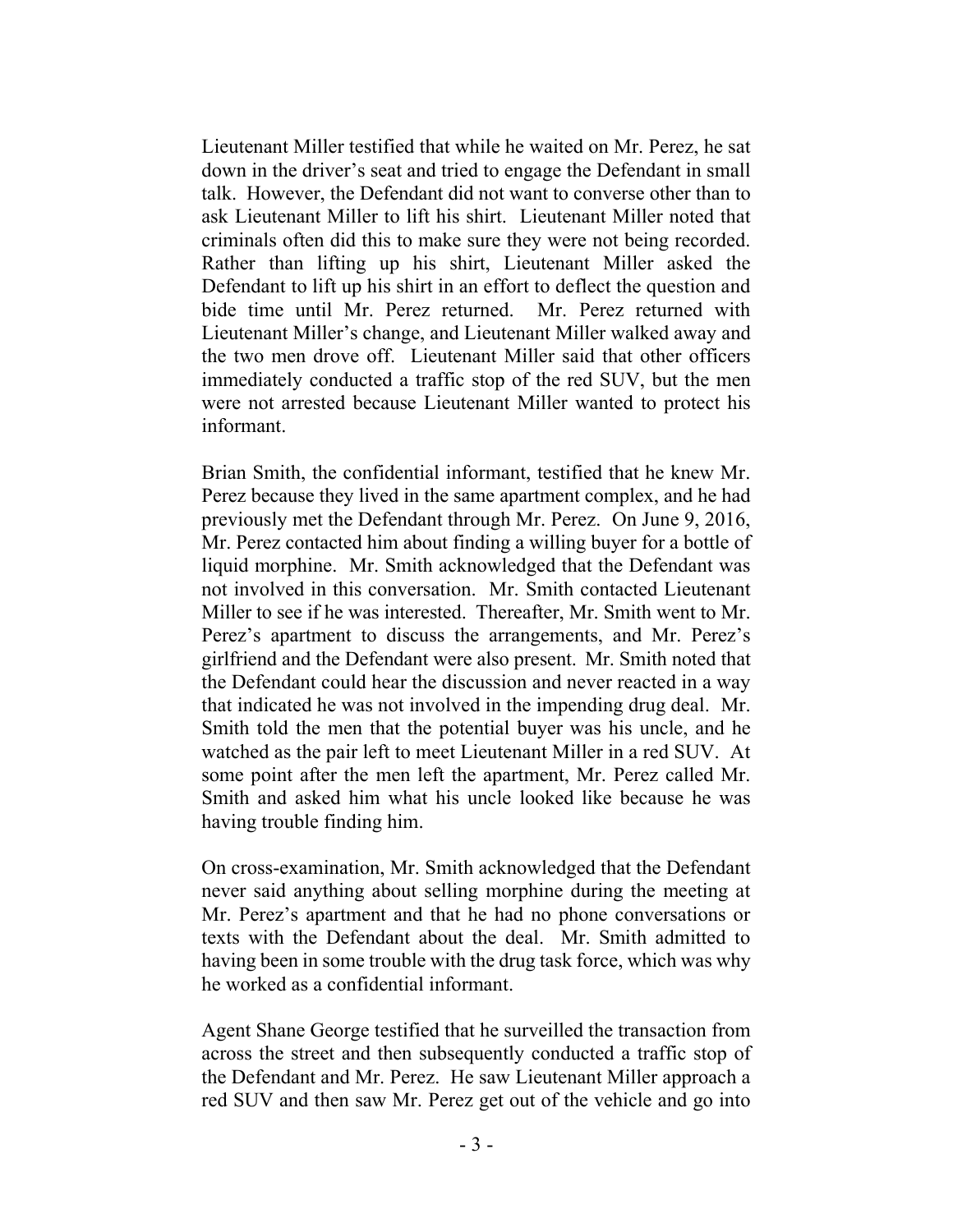the store, while Lieutenant Miller sat down in the driver's seat. Agent George did not observe any hand-to-hand exchange from his vantage point, but he listened to the conversation via Lieutenant Miller's wire transmitter.

Agent George testified that he had pre-arranged for a Shelbyville Police Department officer to conduct a traffic stop of Mr. Perez's vehicle after it exited the liquor store parking lot. Agent George then joined the Shelbyville officer and had both men exit the vehicle. Agent George searched Mr. Perez and found no money or drugs. He searched the Defendant and found \$150 in one of his pants pockets. He believed that the cash was in all twenties and one ten-dollar bill. He acknowledged that he did not record the serial numbers on the bills. Agent George also searched the vehicle.

Joseph Perez testified that the Defendant called him on June 9, 2016, and said that he "had some liquid morphine . . . and needed help getting rid of it." Mr. Perez contacted Brian Smith to find a buyer and then drove to Murfreesboro to pick up the Defendant. The Defendant showed him a bottle, but Mr. Perez never saw its contents. The men returned to Shelbyville, and Mr. Smith came to Mr. Perez's apartment and told them that his brother-in-law would meet them at the liquor store.

Mr. Perez testified that he drove himself and the Defendant to the liquor store in a red SUV. An older white male approached the vehicle, and, after some discussion, Mr. Perez told him the price of \$150. Mr. Perez had originally quoted a price of \$140 but added another \$10 for gas. This confused the buyer because he thought the price was \$140, but he agreed, and Mr. Perez went into the store to get change. Mr. Perez returned with the change, gave the money from the sale to the Defendant, and drove away. Mr. Perez initially attempted to follow the buyer to make sure he "[w]asn't the police" but lost sight of him. Shortly thereafter, he and the Defendant were pulled over by a black unmarked police vehicle. Mr. Perez said that the Defendant had the bottle of morphine in his possession during the drive from Murfreesboro but that Mr. Perez had possession of the bottle from the time they left his apartment until he handed it over to the buyer. Mr. Perez reiterated that the Defendant was the one who had the morphine and wanted to sell it but that he was a willing participant in the endeavor.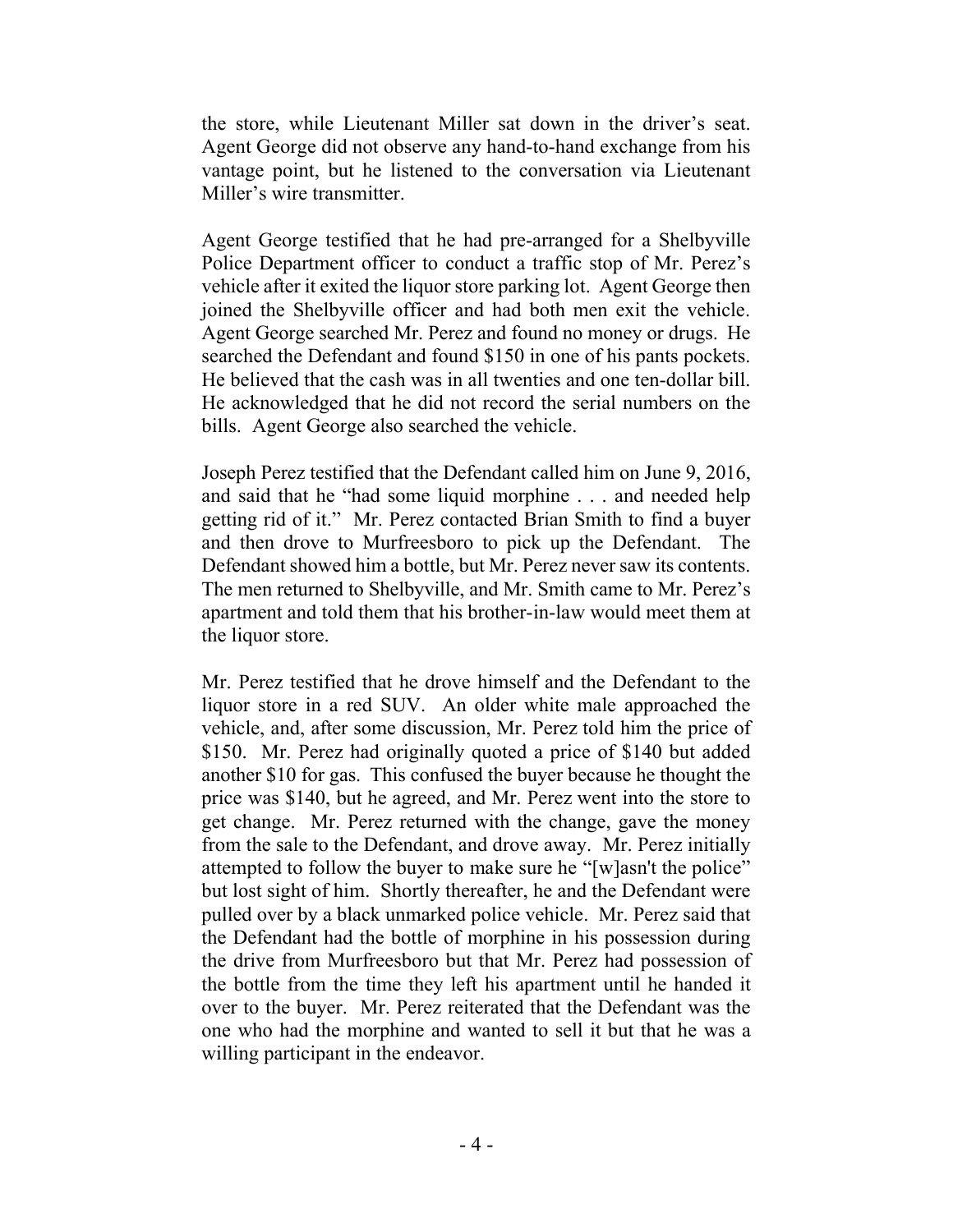Agent Laura Cole, an analysist with the Tennessee Bureau of Investigation crime laboratory, testified that the substance that was purported to be liquid morphine was instead liquid codeine, a Schedule II controlled substance. The weight of the liquid was 16.94 grams.

*Id*. at \*1-3.

#### *Post-conviction Hearing*

Trial counsel testified that he was appointed to represent Petitioner and filed a request for discovery, which included "any favorable deal for testimony of the coconspirator[,]" Joseph Perez. His standard discovery form included a request for any discovery required under Tennessee Criminal Procedure Rule 16 and any applicable case law, "that being *Brady*, *Giglio*, or any of its progeny." Trial counsel agreed that he did not present any proof on Petitioner's behalf at trial. He said: "I think that differs from whether he had a defense. He certainly had a defense and we had a defense strategy, yes." Trial counsel testified that he did not receive any information on Mr. Perez's criminal history from the State.

On cross-examination, trial counsel testified that he met with Petitioner several times to review discovery and discuss Petitioner's defense. Petitioner was of the opinion that all of the State's witnesses were liars and that he was not guilty. Trial counsel said that Petitioner agreed with the defense strategy. He remembered that the audio of the drug transaction was difficult to hear. However, it became apparent during trial as to what was being said, and Lieutenant Tim Miller's trial testimony placed the recording into context, which was damaging to Petitioner's defense. Trial counsel agreed that the proof at trial concerning the drug transaction "was everybody met, I think, in the parking lot of a liquor store or a convenience store. Mr. Perez and [Petitioner] were in one vehicle. [Lieutenant] Tim Miller met them and walked up to their vehicle." Trial counsel testified that Lieutenant Miller handed the money to Mr. Perez but there was some question as to whether Petitioner ever had the bottle of morphine (later determined to be codeine) in his hand. Trial counsel further testified:

> I do recall that Agent Miller's testimony was different than Mr. Perez's testimony in that regard about whether [Petitioner] handed a bottle of morphine to Mr. Perez who in turn handed it to Agent Miller. That was Agent Miller's testimony but that was not Mr. Perez's testimony. I do recall pointing that out in cross-examination, and closing arguments as well.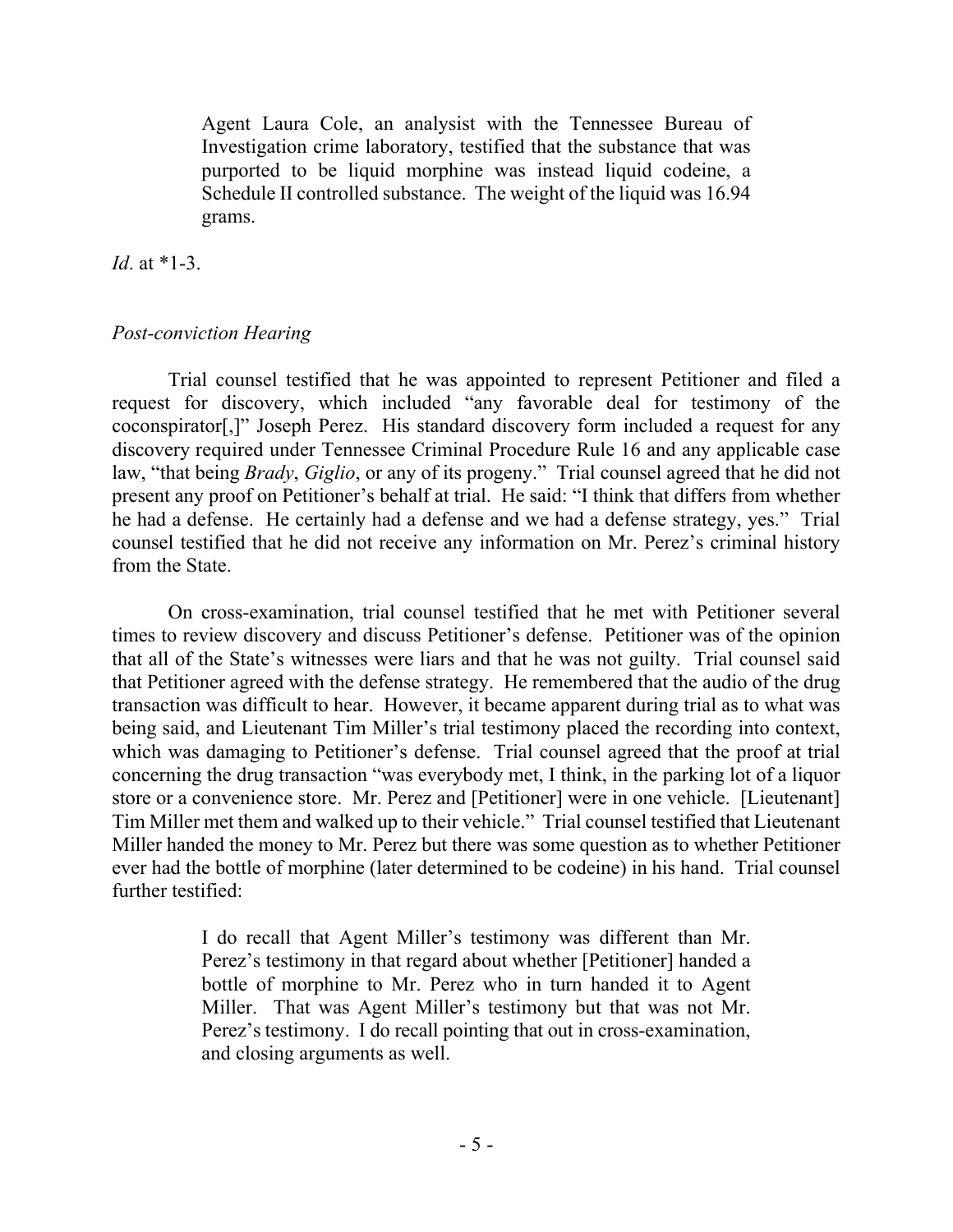Trial counsel testified that the defense theory was that even though Petitioner was present at the drug transaction, he was not involved and that Mr. Perez actually conducted the transaction. He recalled pointing out at trial that there was a lack of proof between the State's confidential informant and Petitioner "in terms of whether there was sufficient evidence to convict him of a conspiracy. So[,] I believe that was raised in the trial and came out through cross-examination." The difference in testimony between Lieutenant Miller and Mr. Perez was addressed on appeal through the issue of sufficiency of evidence. Trial counsel agreed that the testimony at trial was that when Defendant and Mr. Perez were pulled over, Defendant had \$150 in his possession, which was the amount of the drug transaction.

Trial counsel agreed that Petitioner had multiple opportunities to interact with him concerning the manner or type of questions that would be asked of witnesses on crossexamination and various points that needed to be made. He testified:

> And, of course, he was sitting right next to me throughout the duration of the entire trial. I do recall that when I would finish questioning the witnesses, I would inquire with him often about, you know, is there anything else that I need to ask this witness that you think is important. He would also make notes. I have a notepad that I typically pass to my client when they're sitting next to me during a trial, and he would make notes on the notepad. So we communicated just fine.

Trial counsel testified that he and Petitioner discussed whether Petitioner should testify at trial, and Petitioner chose not to testify. It was also trial counsel's recommendation that Petitioner not testify. He noted that if Petitioner had chosen to testify, the State could have cross-examined him about his prior felony conviction for escape. Trial counsel testified that Petitioner had numerous other felony convictions that he was successful in getting excluded. Trial counsel was unaware prior to trial of any agreement between the State and Mr. Perez concerning his pending charges, and Mr. Perez was questioned at trial concerning an agreement. Mr. Perez testified at trial that there was no specific agreement but that he hoped to obtain favorable treatment concerning his pending charges.

Petitioner testified that trial counsel met with him four times prior to trial for thirty minutes to an hour during each meeting. He said that Mr. Perez received a two-year sentence for his role in the drug transaction in exchange for his testimony against Petitioner, and Petitioner was sentenced to twenty-four years. Petitioner denied participating in the drug transaction and said that the officers involved were "crooked." He testified that he did not "exclude himself from the scene" because he had injured his ankle and could not walk. Petitioner said that Lieutenant Miller and another drug agent were under investigation, and he asked trial counsel to "add" that information at trial.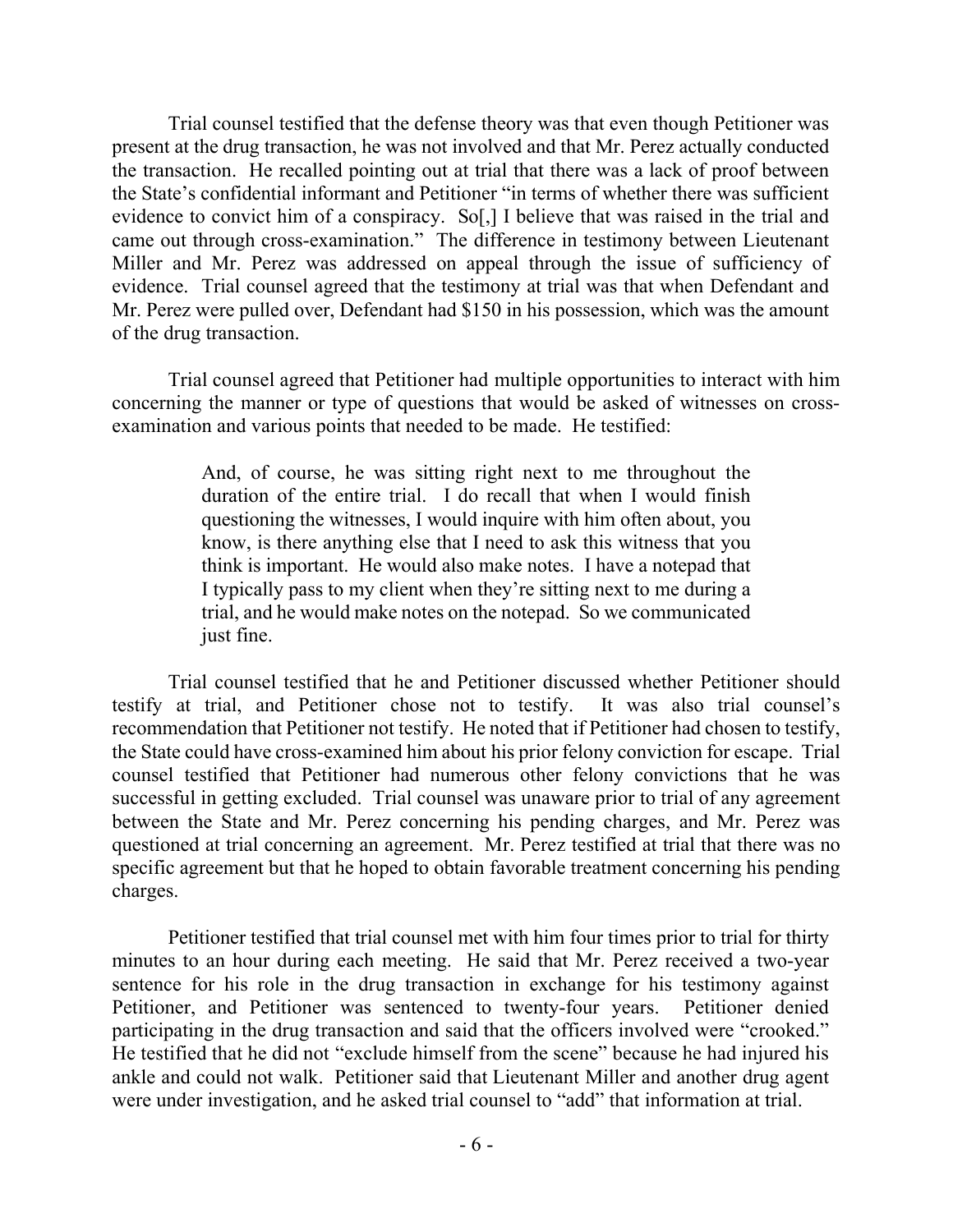On cross-examination, Petitioner said that he "heard" Mr. Perez only received a two-year sentence for his involvement in the drug transaction. However, he had not seen any court documents concerning Mr. Perez's sentence. Petitioner did not dispute that after testifying against Petitioner at trial, Mr. Perez was sentenced to consecutive sentences of two years and six months for burglary and six years for filing a false report.

The post-conviction court made extensive findings of fact in its written order denying post-conviction relief concerning each claim raised by Petitioner. The postconviction court ultimately resolved any credibility issues between Petitioner and trial counsel in favor of trial counsel, and found that Petitioner failed to prove ineffective assistance of counsel by failing to prove either deficient performance or prejudice. It is from this judgment that Petitioner now appeals.

#### **Analysis**

Petitioner contends on appeal that the post-conviction court erred in finding that he received the effective assistance of trial counsel. More specifically, Petitioner argues that trial counsel was ineffective for failing to present any proof on his behalf at trial. The State responds that Petitioner is not entitled to relief on this claim because the post-conviction court correctly concluded that Petitioner failed to prove his factual allegation by clear and convincing evidence. The State further points out that the post-conviction court "expressly accredited" trial counsel's testimony, finding "any factual disputes in favor of [t]rial [c]ounsel."

The right to effective assistance of counsel is safeguarded by the Constitutions of both the United States and the State of Tennessee. U.S. Const. amend. VI; Tenn. Const. art. I, § 9. When a claim of ineffective assistance of counsel is made, the burden is on the petitioner to show (1) that counsel's performance was deficient and (2) that the deficiency was prejudicial. *Strickland v. Washington*, 466 U.S. 668, 687 (1984); *see Lockhart v. Fretwell*, 506 U.S. 364, 368-72 (1993). Failure to satisfy either prong results in the denial of relief. *Strickland*, 466 U.S. at 697. Accordingly, if we determine that either factor is not satisfied, there is no need to consider the other factor. *Finch v. State*, 226 S.W.3d 307, 316 (Tenn. 2007) (citing *Carpenter v. State*, 126 S.W.3d 879, 886 (Tenn. 2004)). The burden in a post-conviction proceeding is on the petitioner to prove his allegations of fact supporting his grounds for relief by clear and convincing evidence. T.C.A. § 40-30-110(f); *see Dellinger v. State*, 279 S.W.3d 282, 293-94 (Tenn. 2009). The factual findings of the post-conviction court are binding on an appellate court unless the evidence in the record preponderates against those findings. *Dellinger*, 279 S.W.3d at 294. The post-conviction court's application of law to its factual findings is reviewed de novo with no presumption of correctness. *Calvert*, 342 S.W.3d at 485. A claim of ineffective assistance of counsel presents a mixed question of law and fact that is subject to de novo review with no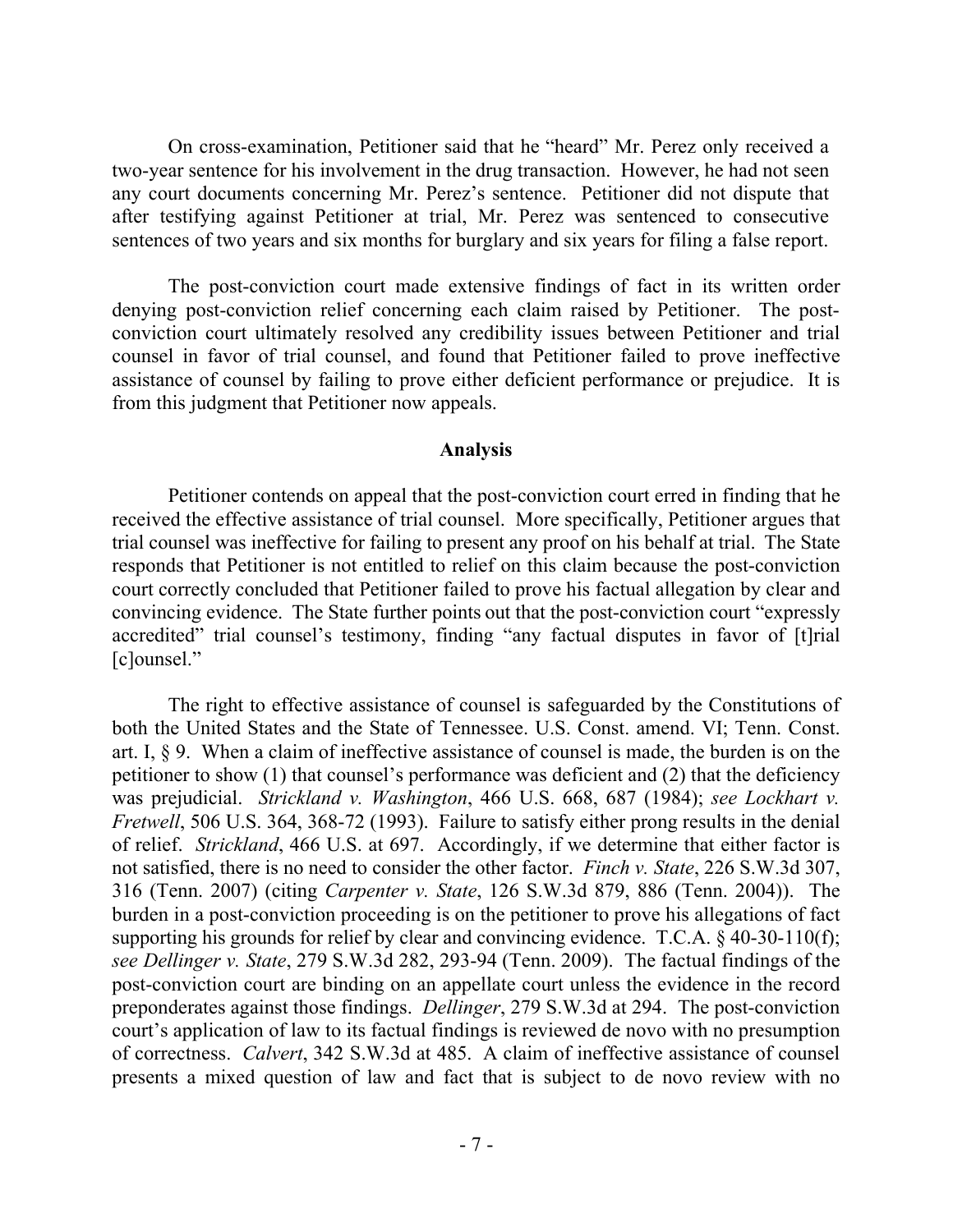presumption of correctness. *Id.*; *Dellinger*, 279 S.W.3d at 294; *Pylant v. State*, 263 S.W.3d 854, 867 (Tenn. 2008).

Review of counsel's performance "requires that every effort be made to eliminate the distorting effects of hindsight, to reconstruct the circumstances of counsel's challenged conduct, and to evaluate the conduct from counsel's perspective at the time." *Strickland*, 466 U.S. at 689; *see also Henley v. State*, 960 S.W.2d 572, 579 (Tenn. 1997). We will not second-guess a reasonable trial strategy, and we will not grant relief based on a sound, yet ultimately unsuccessful, tactical decision. *Granderson v. State*, 197 S.W.3d 782, 790 (Tenn. Crim. App. 2006). Deference to the tactical decisions of counsel applies only if counsel makes those decisions after adequate preparation for the case. *Cooper v. State,* 847 S.W.2d 521, 528 (Tenn. Crim. App. 1992).

The deficient performance prong of the test is satisfied by showing that "counsel's acts or omissions were so serious as to fall below an objective standard of reasonableness under prevailing professional norms." *Goad v. State*, 938 S.W.2d 363, 369 (Tenn. 1996) (citing *Strickland*, 466 U.S. at 688; *Baxter v. Rose*, 523 S.W.2d 930, 936 (Tenn. 1975)). The prejudice prong of the test is satisfied by showing a reasonable probability that "but for counsel's unprofessional errors, the result of the proceeding would have been different." *Strickland*, 466 U.S. at 694. A reasonable probability is a "probability sufficient to undermine confidence in the outcome" of the trial. *Id.* The stronger the proof of guilt presented at trial, the more difficult it is to prove the prejudice prong of *Strickland*. When proof of guilt is overwhelming, proving prejudice is exceedingly difficult. *See Proctor v. State*, 868 S.W.2d 669, 673 (Tenn. Crim. App. 1992); *Randy Bray v. State*, No. M2011- 00665-CCA-R3-PC, 2012 WL 1895948, at \*6 (Tenn. Crim. App., May 23, 2012) (finding that, in light of overwhelming evidence, petitioner could not demonstrate prejudice); *Raymond E. McNeil v. State*, No. M2010-00671-CCA-R3-PC, 2011 WL 704452, at \*6 (Tenn. Crim. App., Mar. 1, 2011) (finding that overwhelming evidence of guilt precluded showing of prejudice from admission of item of evidence at trial).

In this case, the post-conviction court made the following findings concerning Petitioner's claim that trial counsel was ineffective for failing to present any proof at trial:

> The gravamen of this issue raised by the Petitioner appears that [trial counsel] failed to present "proof" during the Defense's case in chief. However, the Petitioner failed to put on any proof at the PC Hearing as to what "proof" he desired to put on during the Defense's case in chief. The Court cannot guess as to whether such proof, if admitted at trial, would have caused a different result. The Court will note that [trial counsel] set forth a clear and well-reasoned defense in this case. It is easy to discern from the proof that the Defendant's theory was that he was merely in the vehicle with Mr. Perez and not part of the transaction. However, in addition to Mr. Perez's testimony that